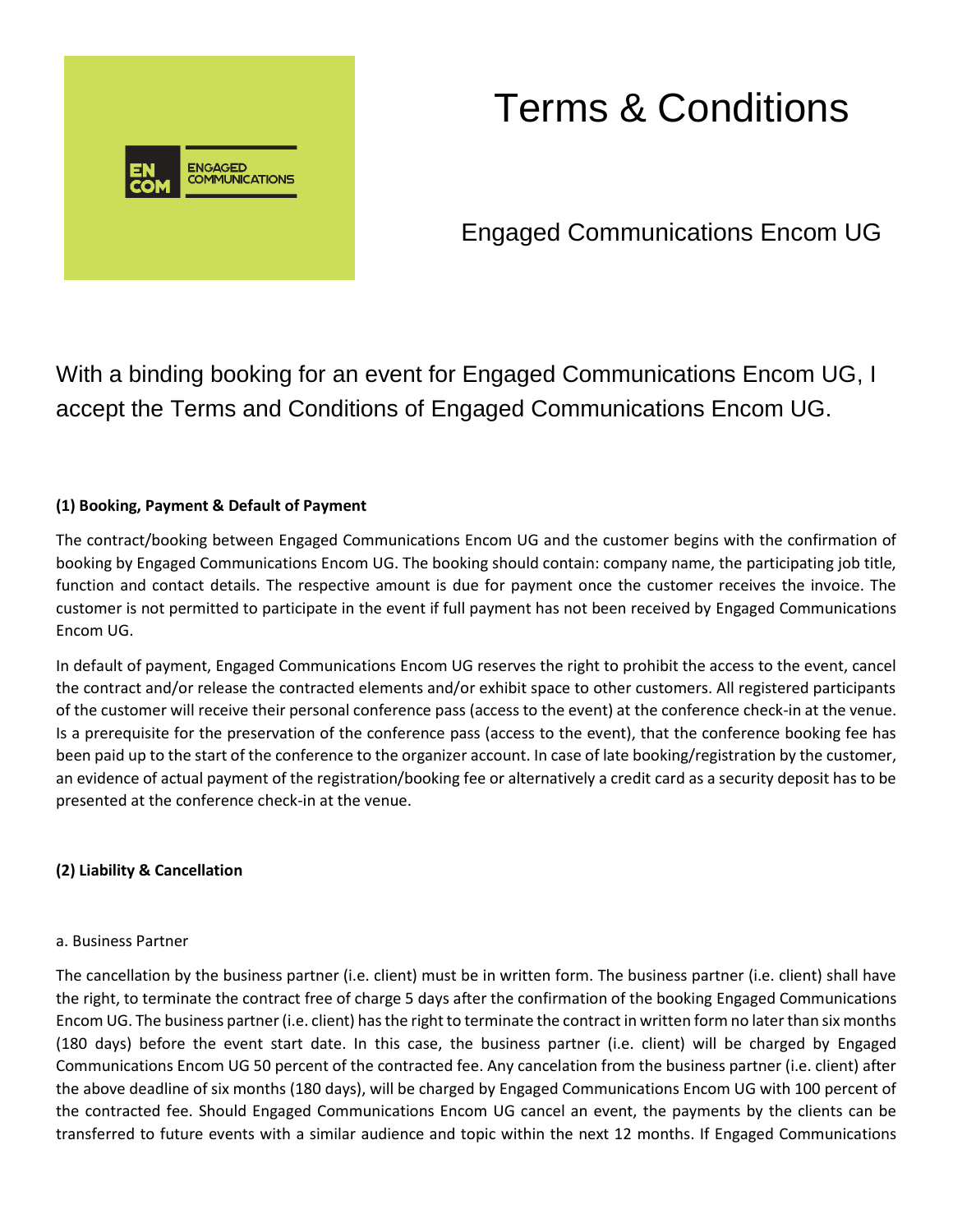Encom UG can't present an event within this 12-month period, the business partner (i.e. client) receives a credit note by Engaged Communications Encom UG.

It may be necessary for reasons beyond the control of Engaged Communications Encom UG to change the content or timing of the event or exchange individual speakers. Engaged Communications Encom UG is not liable for damages due to technical malfunctions that may occur as a result of higher power fluctuations or power cuts. Engaged Communications Encom UG bears no responsibility if it is necessary to exchange, cancel, modify or postpone a conference due to an unforeseen event. This includes: armed conflict, civil unrest, terrorist threats, natural disasters, political constraints, significant influence on transport and so on.

#### b. Delegate

The cancellation by a delegate must be in writing. For cancellations / a cancellation up to sixteen weeks before the event date Engaged Communications Encom UG charges 50% of the registration fee as a cancellation fee. After that date or a No-show will be charged with 100 % of the registration fee. The assignment of a substitute in a similar position is possible in agreement / consultation with Engaged Communications Encom UG.

# **(3) Privacy, Copyright & Transfer Ban**

The personal data of our customers is stored and processed according to §§ 23-25 BDSG. Customers that do not agree with this should contact Engaged Communications Encom UG in writing immediately. By signing the registration, the customer agrees to the photo, video and audio recordings of Engaged Communications Encom UG at the events for promotional purposes. The customer confirms that he has agreed that its customer data is stored in the database of the Engaged Communications Encom UG. This data is used solely within the contractually agreed services with Engaged Communications Encom UG.

The Engaged Communications Encom UG reserves all copyright and other intellectual property rights relating to the event name, event brochure, event program and the rest of the event documentation. The customer is not entitled to transfer this agreement or any part of it to any other subsidiaries, agents or customers of the customer. A transfer requires the written permission of Engaged Communications Encom UG.

# **(4) Data Protection**

The analysis and use of data is for event-specific purposes only. By registering for the event, the customer gives consent to be sent information by fax, post, phone and/or email for the marketing purposes of Engaged Communications Encom UG and its customers. This consent may be objected to in writing. Data is used for the purposes of billing, statistics, distribution, marketing and research of new topics only. Data is not used for any other purposes and there is no disclosure to unauthorized third parties.

Engaged Communications Encom UG collects, stores and processes information in order to better understand its customers and to continually improve its services. By using the services of Engaged Communications Encom UG each user agrees to the collection and use of "personal data" as described in this Privacy Policy. Each user and customer can at any time, free of charge, without explanation or reason, wholly or partially:

Object to the collection and use of their "personal data"

Revoke consent for collection and use of their "personal data"

Request information, on how their "personal data" has been collected or used by Engaged Communications Encom UG